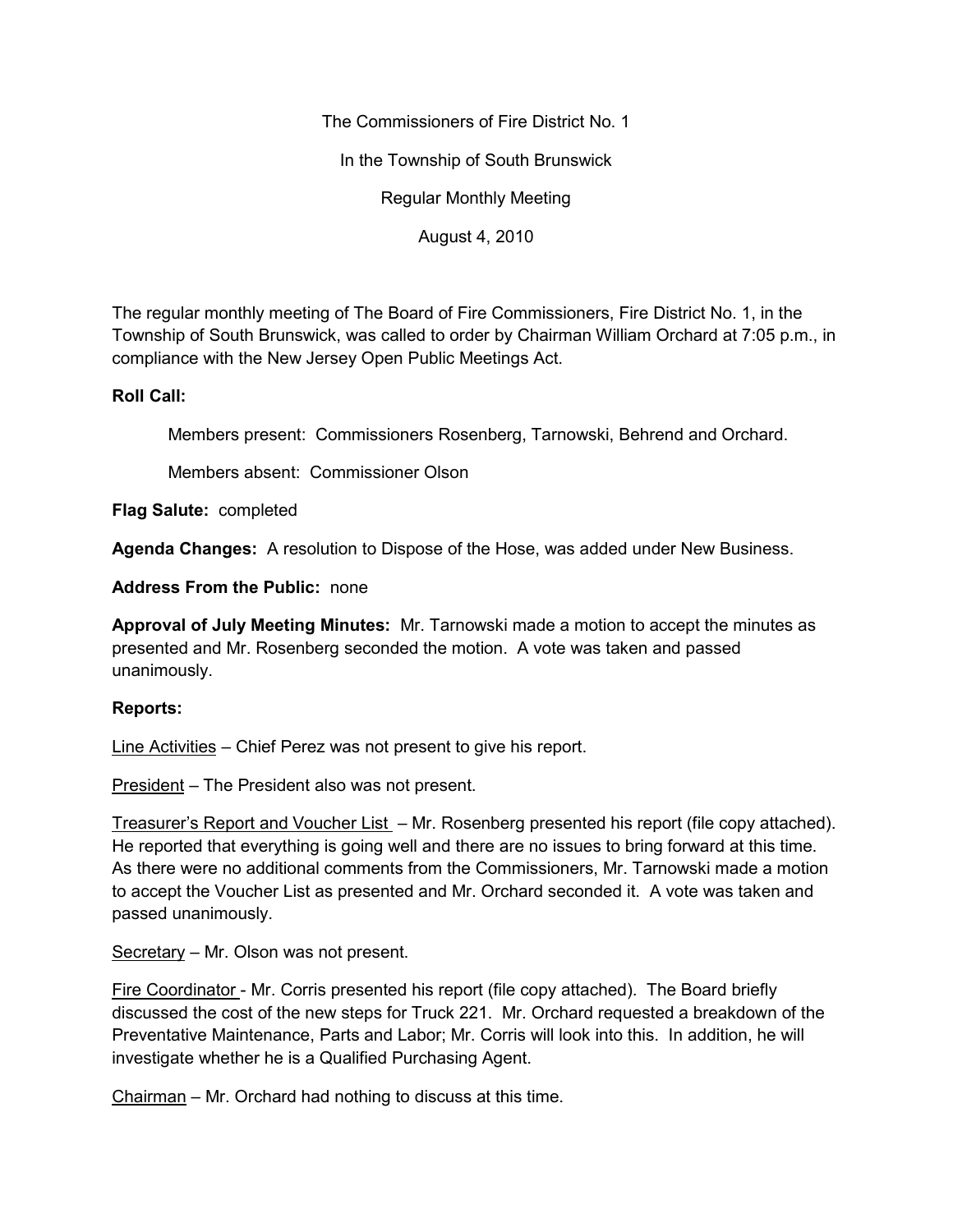*Fire Company Liaison –* no report.

*Rescue Squad Liaison –* no report.

*Public Relations –* Mr. Behrend reported that work is being done on the Fall/Winter Newsletter. The dates for the Open House (10/9?) and Santacade (12/?) need to be determined and included in the Newsletter.

*State Association –* Mr. Rosenberg will attend the September, which will be held in Wildwood.

*Joint Board -* Mr. Orchard will contact Mr. Watkins to see if he can attend a County meeting on Fire Prevention. The next District Joint Board meeting will be August 18<sup>th</sup>.

*Insurance –* Mr. Orchard had nothing to discuss.

## **Unfinished Business:**

Rescue Truck – Mr. Rosenberg reported that the Committee had a meeting with Absolute Fire Protection and will have another one with Pierce. He noted that Mr. Corris was very helpful during the meeting.

Truck 224/GovDeals - Mr. Corris reported that the auction is set to start on 8/6 at 9 a.m. and run to 9 p.m. on 9/3. The opening bid will be \$500, with increments set at \$100. The reserve will be \$25K. Mr. Corris indicated that the Board must decide on how to handle the equipment that is on the truck, particularly if another fire company purchases it. They decided to keep the lights and hose with the truck. All other items (chain saw, axes and holders, rakes, shovels and hand tools) will stay with Kendall Park Fire Company. Mr. Corris noted that the lettering is already off. Should the Commissioner wish to check the auction progress, they can log on to Gov/Deals.com and look under fire trucks.

Travel to Fire Academy – Mr. Rosenberg stated that he had discussed the issue of using the pickup truck to attend training at the Fire Academy. Chief Perez would like to treat the subject on a case-by-case basis, with the Chief taking responsibility for checking on gas prices at the time the truck is needed. Mr. Behrend stated that potential firefighters should be informed that they may need to provide their own transportation. The Board agreed with the recommendations discussed.

## **New Business:**

Resolution 10/11-14: Authorizing Personal Property-Hoses was read (file copy attached) and a roll call vote taken: Mr. Orchard-yes; Mr. Behrend-yes; Mr.Tarnowski-yes; Mr. Rosenberg-yes and Mr. Olson was absent. The resolution was approved.

Mr. Corris requested that the Board approve his attendance at the League of Municipalities in November at a registration cost of \$50, plus meals and gas. There would be no room charge.